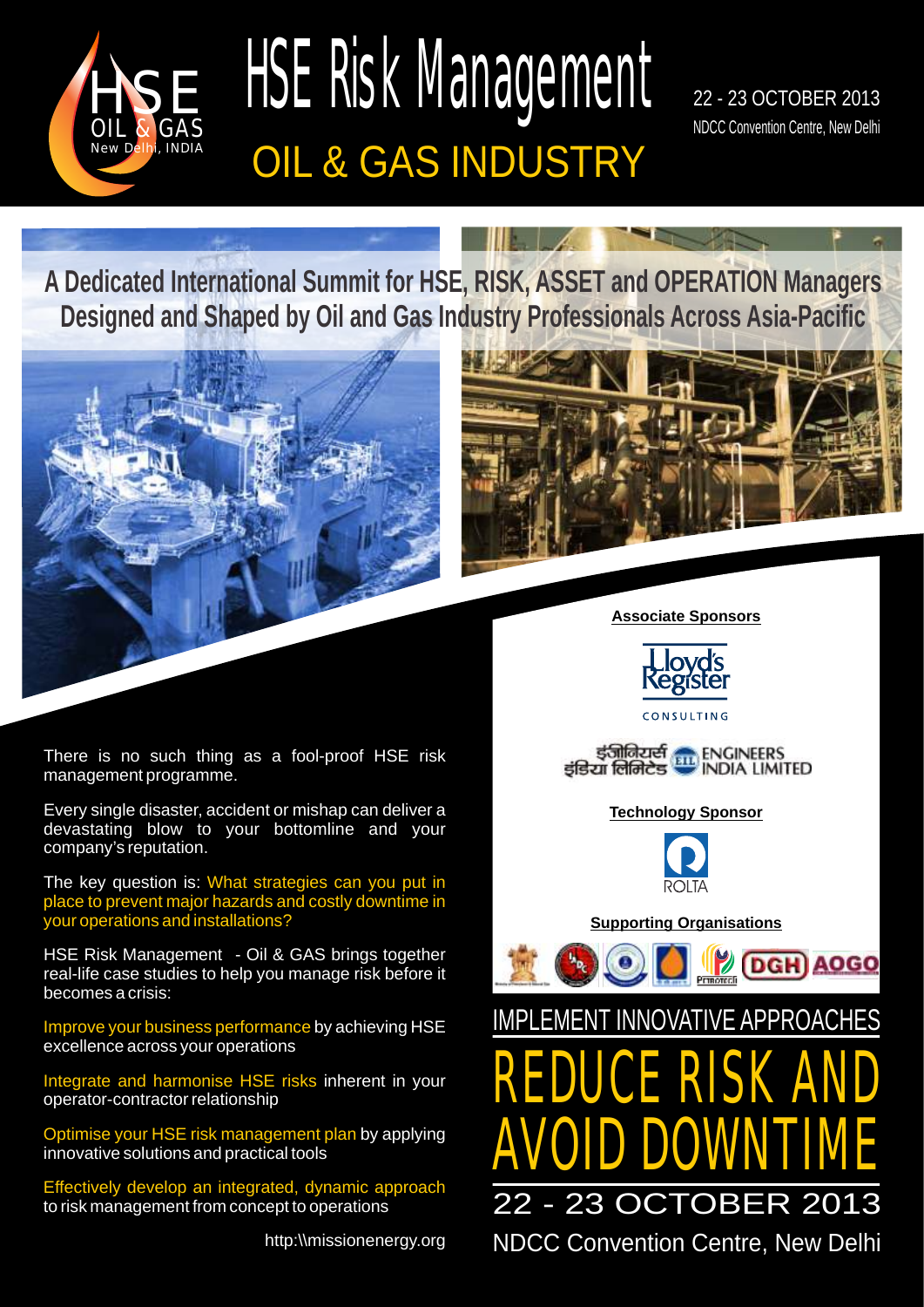

I am sure you know as well as I that there's no shortage of HSE conferences competing for your time and attention.

Usually, they'll promise much, but deliver little more than self-promotion and soundbytes. With the close cooperation of our entire speaker panel, Mission Energy Foundation has designed this event to be different. Here's how:

A 16-strong, case-study-only speaker panel will allow you to discover the ways your peers and partners are identifying and minimising more risks than you

A niche, targeted and independently-researched agenda will deliver practical – not theoretical – tools you can really implement back at the office

 Closed-door interactive sessions will provide an open and honest opportunity to tap into your peers' real risk management experience and brainstorm open and honest solutions to your problems

All of our speakers have been specifically requested to avoid the corporate HSE headlines and focus on the real story, the real challenges and the real solutions you can use.

So make sure you don' t miss out on this groundbreaking event – an event which promises to deliver real take-home value that you can immediately apply to your own company's operations.

Ashwinkumar | Director General

Mission Energy Foundation (A not-for-profit Organisation)

### **EARLY BIRD DISCOUNT**

Register as a conference delegate before or on 20th September 2013 and take advantage of our early bird discounted delegate fee.

### **REGISTRATION FORM**

Please turn to the back page for the registration form. Simply complete this form and fax it to +91 22 28103842

Alternatively please mail your completed form to us at **help@missionenergy.org**

### **REGISTER ONLINE**

Online registration via **HSE Risk Management - Oil & Gas Industry** website is a straightforward and simple process. Just log on to the event website **www.hse2013.missionenergy.org** and click on the online registration link.

# **www.hse2013.missionenergy.org**

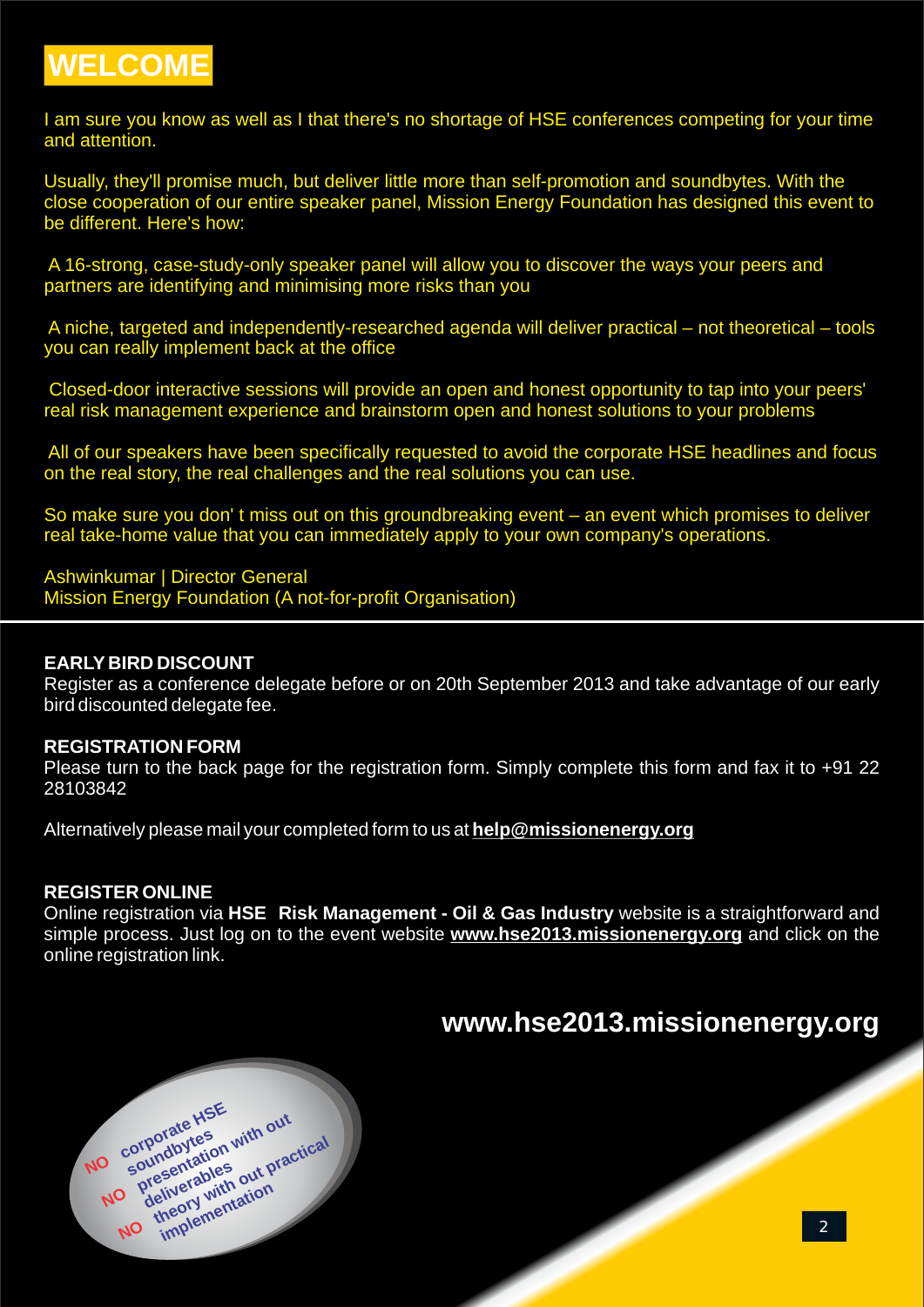enefit from the<br>combined experience of twelve international case studies including:

# HSE Risk Management OIL & GAS INDUSTRY

- This conference will deliver proven, practical tools that can be applied to optimise your HSE risk management and to effectively identify, avoid and communicate risk throughout the operations. Attend to discover how you can: proven, practical tools optimise your HSE risk management
- $\triangleleft$  Manage risk throughout the project lifecycle with the world-class techniques and apply them in your Indian and International operations
- $\triangleleft$  Create a truly safe operating culture by applying the lessons from leading international Oil & Gas operator
- ◆ Roll out a comprehensive HSE risk management programme using the tips and strategies championed by a leading National Oil Company (NOC) across their corporate HSE department
- $\blacklozenge$ drawing on the regional experiences Harmonise risk management between operators and contractors
- $\blacklozenge$ from the boardroom to the rig floor using the innovative approach Develop an integrated, dynamic approach to risk Management
- $\rightarrow$  Reduce the cost of failure by managing risks during the exploration, construction and operation phases of project development



22 - 23 OCTOBER 2013 NDCC Convention Centre, New Delhi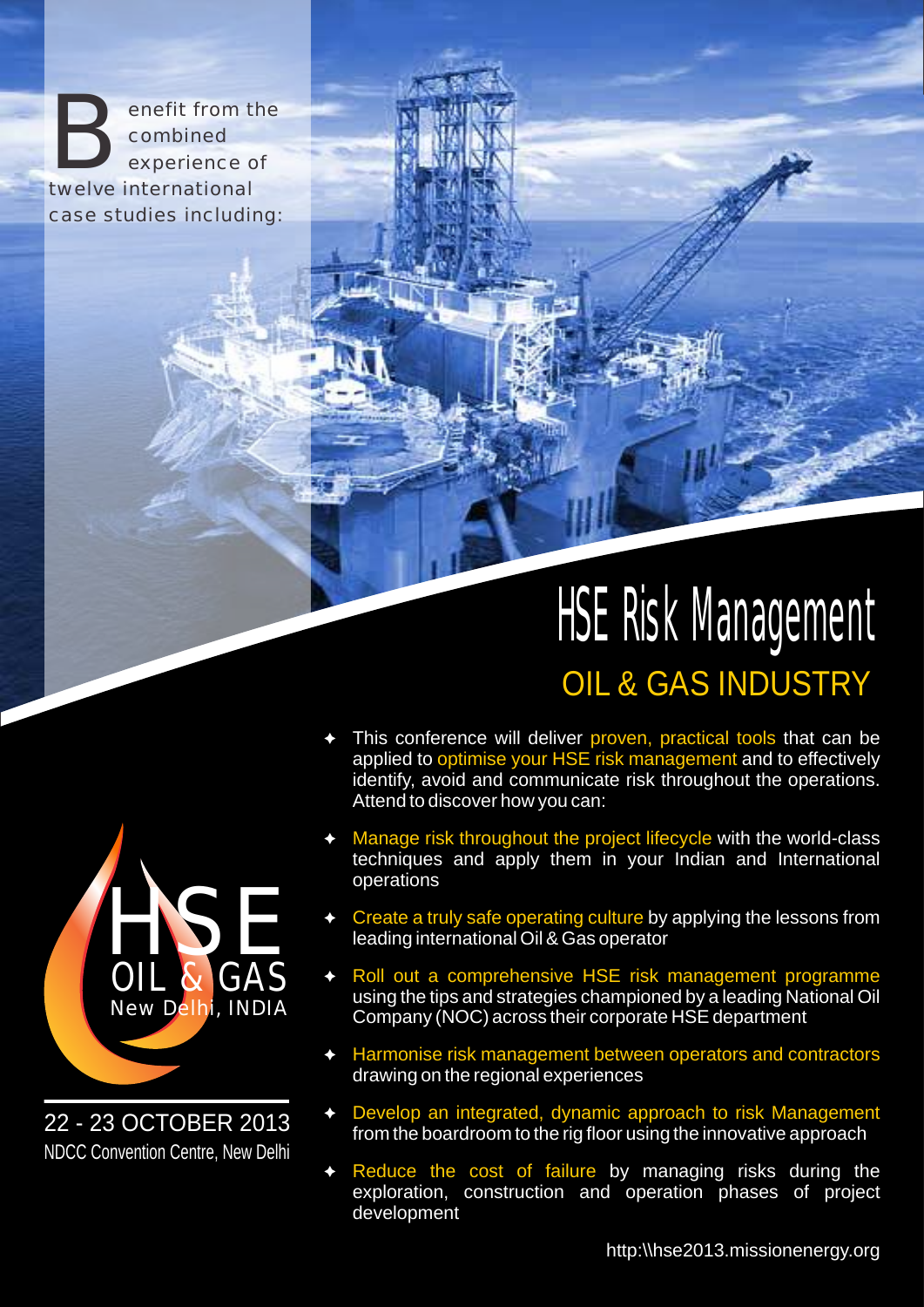# **Call for Paper**

Submit the extended abstract and full paper in English in electronic form as follows to secretariat@missionenergy.org

## **Extended Abstract**

Limited to 2 full pages, including paper title, authors and affiliations, brief description of work with result and discussion, collusion and important references.

# **Full papers**

Limited to 5 full pages, including paper title, authors and affiliations, Introduction, description of the work result and discussion, conclusions and important references.

# **Format Standards**

- Total file size: Not to exceed 2 MB for extended abstract and 4 MB for the full paper and both should be in PDF format
- Font: Times New Roman 14 for paper title and 12 for body
- Line spacing: Single spacing

Accepted and presented papers will be published in the conference proceedings, and included in the Handouts.

## **Dead Lines:**

Extended Abstract Paper Submission : 15 September 2013<br>Notification of Acceptance : 22 September 2013 Notification of Acceptance<br>
Final Submissions Due<br>
: 29 September 2013 Final Submissions Due<br>
Early Bird Registration<br>  $\begin{array}{ccc} 29 & \text{September 2013} \\ 20 & \text{September 2013} \end{array}$ Early Bird Registration<br>Conference Date Conference Date : 22nd & 23rd Oct 2013

**NDCC II Convention Centre**  NDMC Complex, Parliament Street New Delhi, India

SPONSORSHIP OPPORTUNITIES

**Rest assured – HSE Risk Management - Oil & Gas Industry is not a trade show! It is a forum designed by operators and contractors in the region to bring together the leading players and most pioneering expertise in the HSE field. We are able – through our sponsorship and exhibitor packages – to provide you with direct access to the people that you need to meet!**

**We have a variety of packages to suit your needs. For more information and full details, please contact** Mr. Dalvi at: dalvi@missionenergy.org, **+91 9819984844**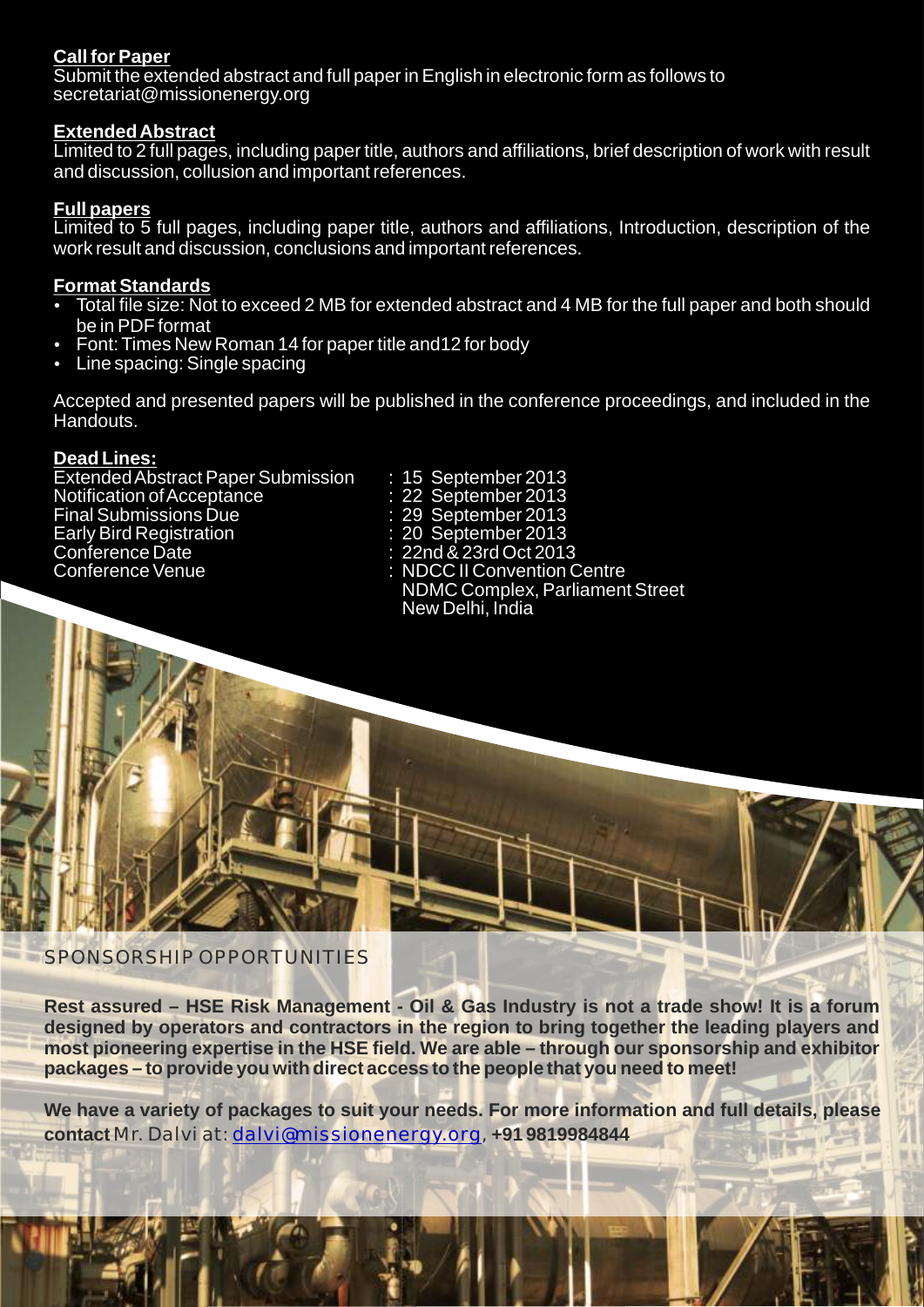**Introducing a new kind of HSE conference …...................... … an HSE conference delivering solutions, not soundbytes ...........… delivering practicalities ..........… delivering value.**

**New Delhi** is located at 28.61°N 77.23°E, and lies in Northern India. The city's importance lies not just in its past glory as the seat of empires and magnificent monuments, but also in the rich and diverse cultures.

NEW DELHI

INDIA

The capital has a charming mix of old and new world. On one side you can see old architectural sites, buzzing streets and exotic markets, and on the other side New Delhi has magnificent malls, swan by overbridges, modern opulent high rise buildings and lots of greenery. New Delhi has been the political hub of India. Every political activity in the country traces its roots here. This was true even of the mythological era. The Pandavas of the Mahabharata had their capital at Indraprastha, which is believed to have been geographically located in today's Delhi.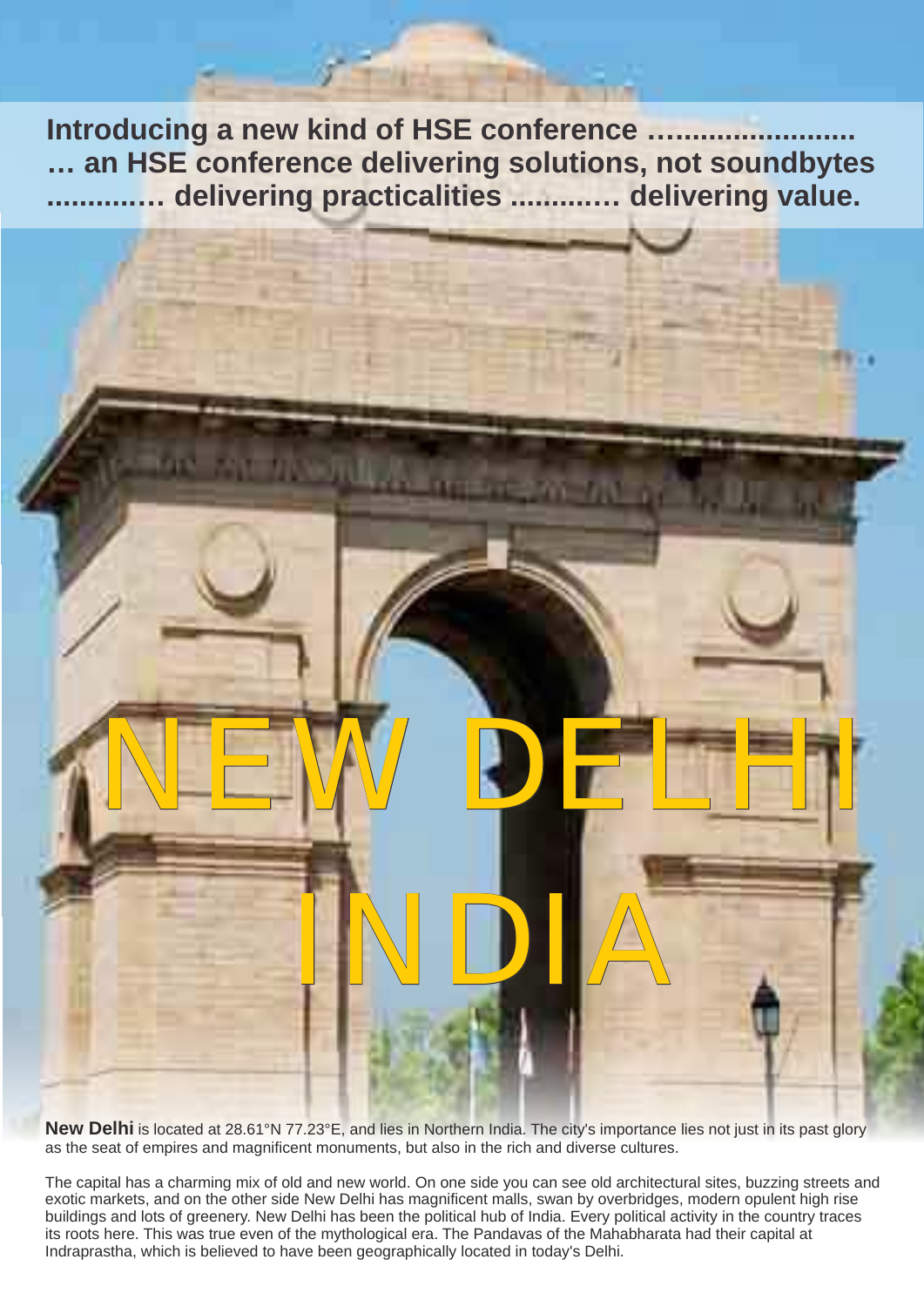# Why you can not miss this events

This conference will deliver proven, practical tools that can be applied to optimise HSE risk management and to effectively identify, avoid and communicate risk throughout the operations. Attend to discover how you can:

• Manage risk throughout the project lifecycle with the worldclass techniques and apply them in your Indian and International operations

• Create a truly safe operating culture by applying the lessons from leading international Oil & Gas operator

• Roll out a comprehensive HSE risk management programme using the tips and strategies championed by a leading National Oil Company (NOC) across their corporate HSE department

• Harmonise risk management between operators and contractors drawing on the regional experiences

• Develop an integrated, dynamic approach to risk Management from the boardroom to the rig floor using the innovative approach

• Reduce the cost of failure by managing risks during the exploration, construction and operation phases of project development

Participation from sectors

Oil & GAS Exploration

**Shipping** 

Ship Building & Ship Repair

Logistics & Air Transport

Engineering, Procurement & Consultants

Marine Surveying & Diving Services

Foreign Trade Commissions

Navy & Coast Guard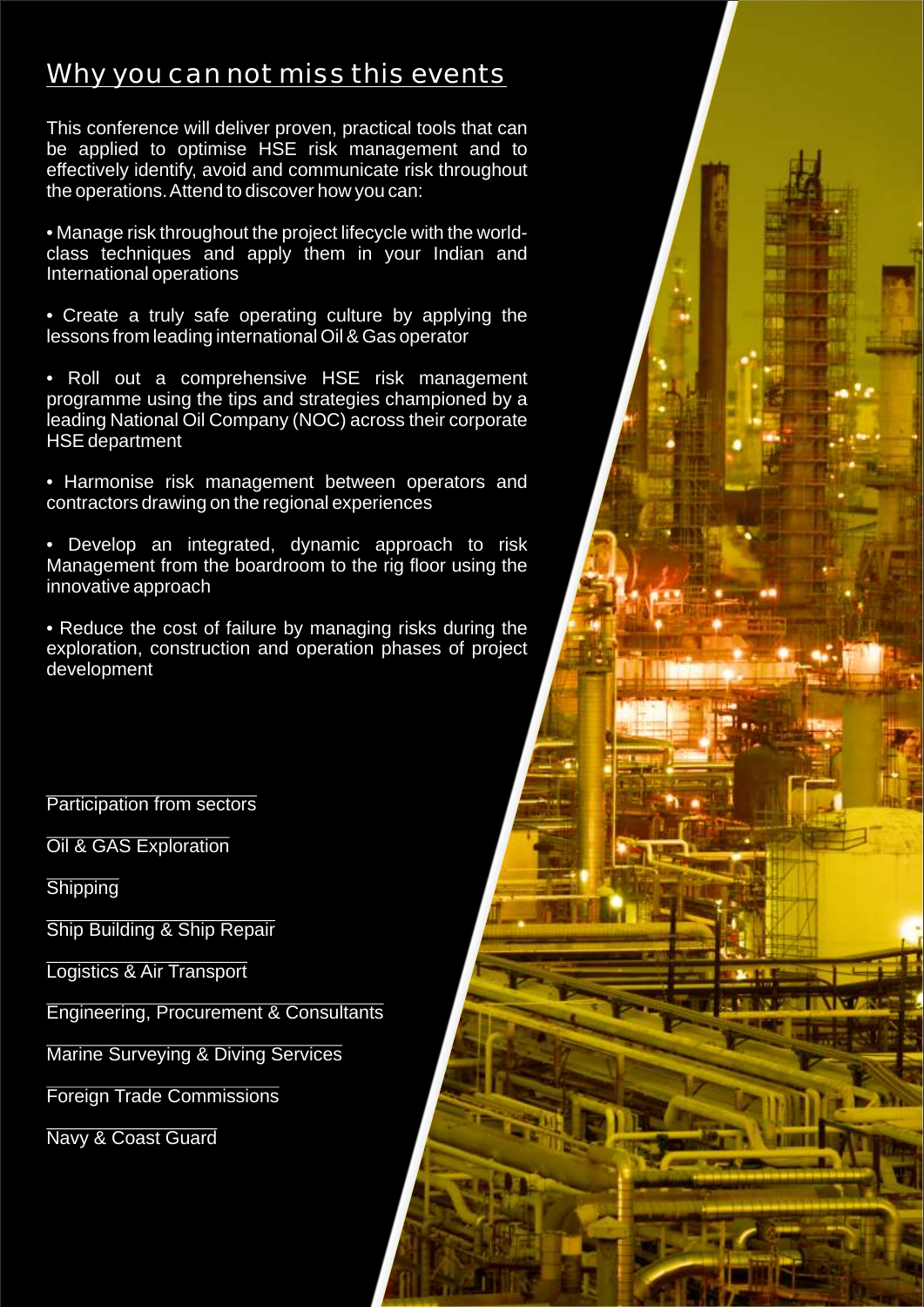

Conference Highlights

# **HSE Risk Management** - oll & gas industry

# Why is this International Conference unique?

- Speakers are sharing practical steps, Oil & Gas Industry professionals can use to improve their HSE risk management practices and more effectively communicate risk to the workforce
- A global panel of the sector's leading HSE experts showing the steps you can take to effectively identify and avoid the occurrence of risk in your operations
- Extended interactive sessions with Industry Professional from abroad, many of whom have met and overcome the same challenges you now face

# Special topics such as:

- The Role Of A Effective HSE Risk Assessment for your Oil & Gas Companies
- Accident Investigations
- Safety and Risk Studies during the Design Process
- Asset Management for Safety & Reliability
- Ÿ Tools for accident prevention i.e. HIRARC (Hazards Identification, Risk Assessment and Risk Control), HEMP(Hazards and Effects Management Process), JHA(Job Hazard Analysis)

## And why is this only HSE event you need to attend in 2013?

- Unrivalled, unbiased agenda designed by the international oil & gas community for the Indian / Asian oil & gas industry to share best practice in HSE
- No other HSE event will deliver as much value from international speakers, practical insights and exclusive networking as this one
- Real-life benefits this event promises to deliver proven tips, tools and strategies you will be able to implement on your return to your department

### Who Should attend

Personnel from Oil & Gas Exploration companies, Refineries & Petrochemical companies, LNG Shipping & Terminal companies, Drilling companies, Logging companies, Marine & Offshore construction companies, Civil Contractors, Elect/Inst. Contractors, E. P. C. Contractors, Inspection Services, Mechanical Contractors, Petrochemicals Contractors, Pipeline Contractors.

Vice Presidents, Directors, Managers of HSE/ HSEQ/ SHE/ HSSE/ QESH Departments, Medical Advisors, Medical Directors, Regional HSE Managers, Security managers, HSE Advisors, HSE Engineers, Managers - Management for Major Hazards Managers Management for Hazard and Effects Management, Risk Managers Drilling HSE Engineers, Business Managers-Safety and Health, Emergency managers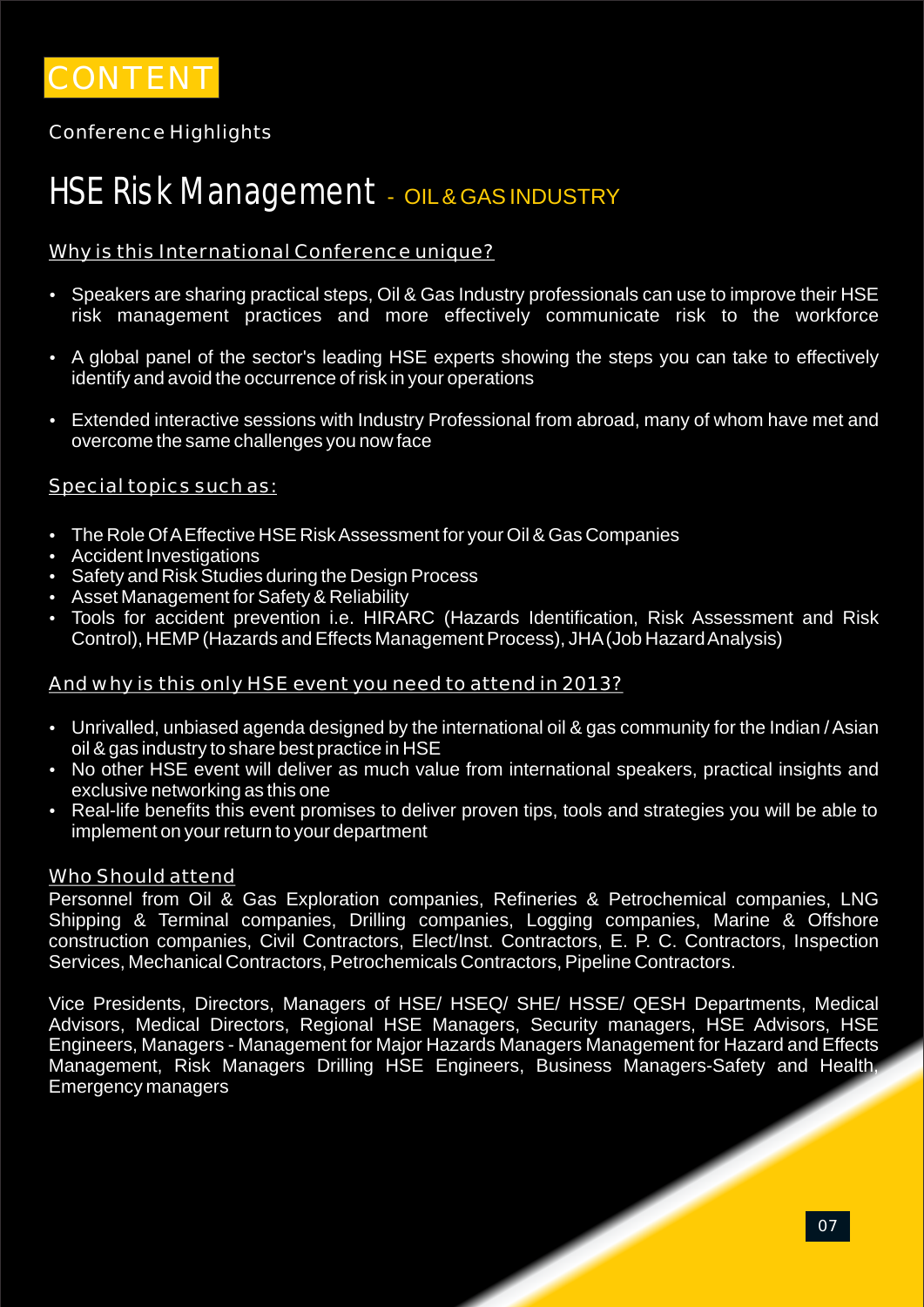# HSE Risk Management - OIL & GAS INDUSTRY

# **Tuesday, 22 October 2013**

#### **08.30 Registration & Welcome Coffee**

#### **09.00 Chief Guest's Welcome**

Honorable Shri Veerapa Moily, Minister **- Ministry of Petroleum & Natural Gas\*** Shri R N Choubey, DG **- Directorate General of Hydrocarbon\*** Shri Sudhir Vasudeva, CMD **- ONGC\***

#### **Guest's Welcome Address**

 Shri Shashi Shanker, Chairman **- IADC South Central Asia Chapter\*** Shri M LJain, ED HSE **– ONGC\***

#### **Overseas Guest**

Shri Gordon Birrell, Chair - **International Association of Oil and Gas Producers\***

#### **Special Guest**

Shri Eivind S. Homme, Ambassador to India - **Royal Norwegian Embassy\***

#### **Opening Session**

#### **Delivering Excellence in HSE and SR Performance across India - the Journey Ahead in the Oil and Gas Exploration and Production Industry Session Chairman: IOCL\***

| 10:00 | The Role Of A Dynamic HSE Risk Assessment And Management Strategy In Indian Operations                                                                      |  |  |
|-------|-------------------------------------------------------------------------------------------------------------------------------------------------------------|--|--|
| 10:30 | Modern Techniques Applied in Technical Safety Evaluations for Offshore Development Projects<br>Jan Reier Huse, Vice President - Lloyd's Register Consulting |  |  |
| 11:00 | From Greenfield To Brownfield: Fresh Approaches To Manage Asset Integrity Risk Throughout The Project Lifecycle<br>Shri Vij, ED-HSE - Engineers India Itd   |  |  |

As an industry we continually strive to provide safe, healthy, and secure workplaces; protect the environment, uphold and promote human rights, and respect cultural norms and values everywhere we operate. These commitments are the cornerstones of the E&P industry's social responsibility programmes. The need for our companies to deliver excellence in performance continues to grow with the increasing awareness of a global society who is concerned about the protection of people, natural resources and the way we live. Our work has the potential to impact people, the environment and society but through good management practices, we are able to sustainably make use of the resources which we use.

In this session we will take a look at how we can effectively manage, measure, and advance our HSE and SR performance across India to achieve excellence in the years ahead.

#### **Technical Session: 1**

#### **Social Responsibility Matters—Challenging Frontiers for the Business Session Chairman: Dunu Roy, Director - Hazard Centrer\***

| 12:00 | Cross-Industry Case Study: Developing A HSE Culture and Turning Theory into Reality<br>To Be Advised: Jindal Petroleum |
|-------|------------------------------------------------------------------------------------------------------------------------|
| 12:30 | To Be Advised : ONGC                                                                                                   |

#### **Post Lunch Session**

**Oil and Gas Exploration, Production Operations, and Ecosystems Session Chairman: Anand Kumar, Director - Petrotech Society** 

| 14:00 | <b>Alarm Priority - Alarm Management System</b><br>Brij Mishra, Dy.SE (Mechanical) - IEOT - ONGC      |
|-------|-------------------------------------------------------------------------------------------------------|
| 14:30 | Safety and Risk Studies during the Design Process – Multidisciplinary Mechanisms To Guarantee Success |
| 15:00 | <b>Asset Management for Safety &amp; Reliability</b>                                                  |

#### **Evening Session**

#### **Enhanced Training Methods to Improve Performance in the Workforce**

| 16:00 | <b>Communicating Risk to the Workforce</b><br>Dr Nihal Siddiqui, Professor Dept HSE - UPES                                                                              |  |
|-------|-------------------------------------------------------------------------------------------------------------------------------------------------------------------------|--|
| 16:30 | Demystifying Risk Appetite and Risk Tolerance-Towards A Risk Intelligent Organization<br>through Enterprise wide Risk Management (ERM)<br>S Iyer, Sr Manager-HSE - ONGC |  |
| 17:00 | New Strategies To Roll Out A Comprehensive Hazard And Effects Management Process<br>(HEMP) Across Your Regional Business Units<br><b>PCRA</b>                           |  |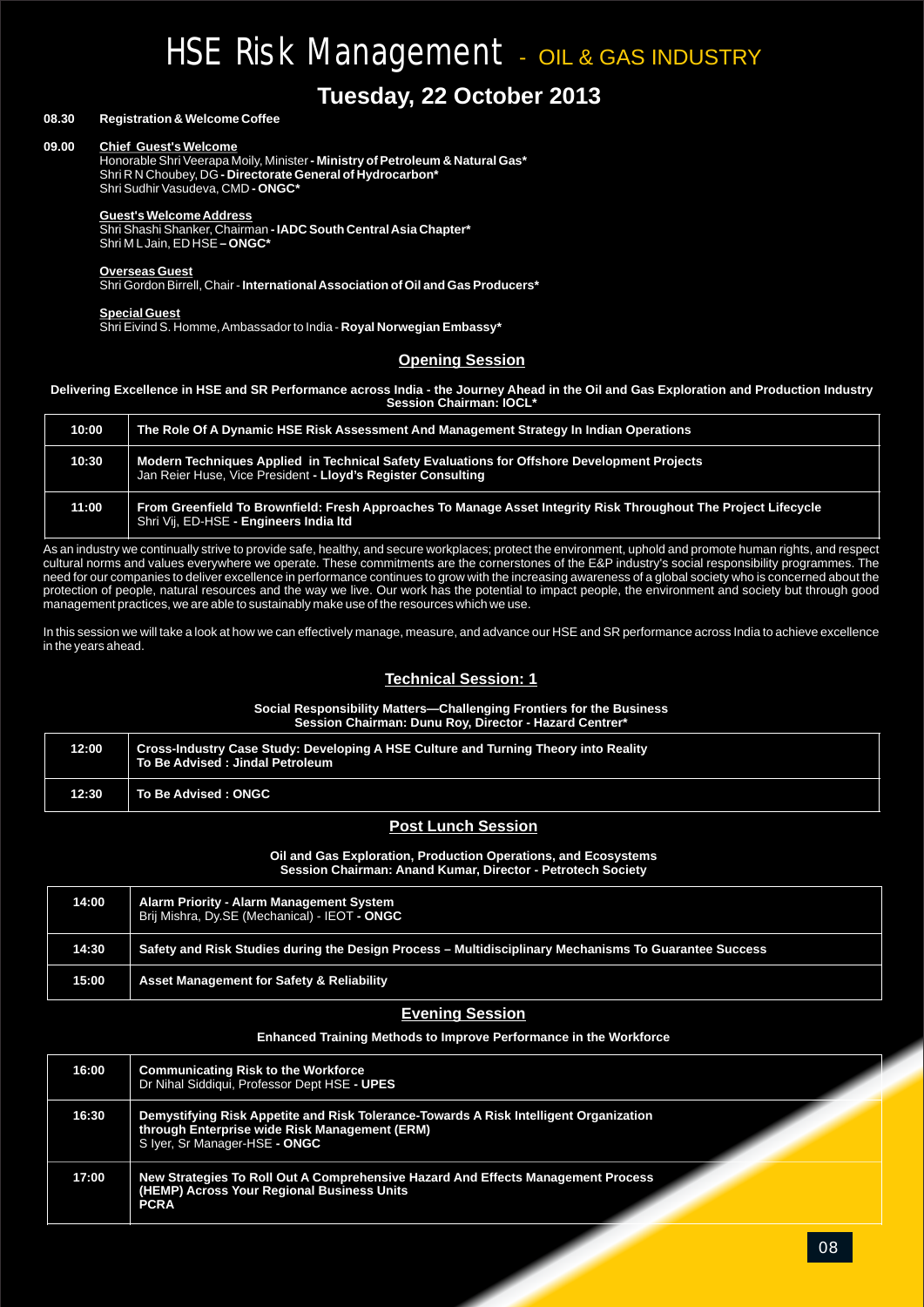# HSE Risk Management - OIL & GAS INDUSTRY

# **Wednesday, 23 October 2013**

### **Opening Session**

#### **Contractor Management - When is it needed?**

| 09:30 | Managing The Operator Contractor Relationship: The Operator's Perspective<br>Shri Krishna Nirmalya Sen, Head, HSE - Larsen & Toubro Limited*           |
|-------|--------------------------------------------------------------------------------------------------------------------------------------------------------|
| 10:00 | Improving Safety Compliance Through Safety Inspection - Using a Powerful Technique<br>Shri Ken Butler, GM HSSEQ - Leighton Welspun Contractors Pvt Ltd |
| 10:30 | Effectively Reducing Risk during The Drilling Phase Managing People, Process and Performance Hardy Exploration &<br><b>Production</b>                  |

#### **Technical Session**

#### **Technical Session: Safety - Qualitative and Quantitative Risk Assessment**

| 11:30 | Systematic Approach for Effective PSM Implementation                                                                                               |  |  |
|-------|----------------------------------------------------------------------------------------------------------------------------------------------------|--|--|
| 12:00 | Uncertainities in Quantitative Risk Assessment<br>Upama Drashan, CE(E), IEOT - ONGC                                                                |  |  |
| 12:30 | Turning Theory into Practice: Integrating a Behavioural Based Risk Management Approach Into An Overall EHS Strategy<br>To Be Advised - <b>BPCL</b> |  |  |

#### **Post Lunch CROSSFIRE Session**

| <b>Panel Moderator:</b> |
|-------------------------|
| <b>Panel Members:</b>   |
| To Be Advis             |

**To Be Advised** 

**Panel Members: - AOGO** To Be Advised **- PCRA**

#### **Evening Session**

#### **Monitoring Environmental Impacts in Sensitive Environments**

| 16:00 | To Be Advised - <b>IOCL</b> |
|-------|-----------------------------|
| 16:30 | To Be Advised - OIL         |
| 17:00 | To Be Advised - GAIL        |

#### **Keynote Plenary Session**

**Safety Leadership—Performance, Culture and Risk**

**17:30 When operating in environments with multiple dependent and independent variables (many of which may be correlated in ways which are not obvious) decisions have to be made faced with ambiguity and armed with only imperfect information. Because of this, a compliance or process-based approach to risk and safety will always be insufficient. In this session we will examine additional factors in a more holistic culture of safety management, including behavioural safety, operational excellence and leadership. The presentation includes a short case study.**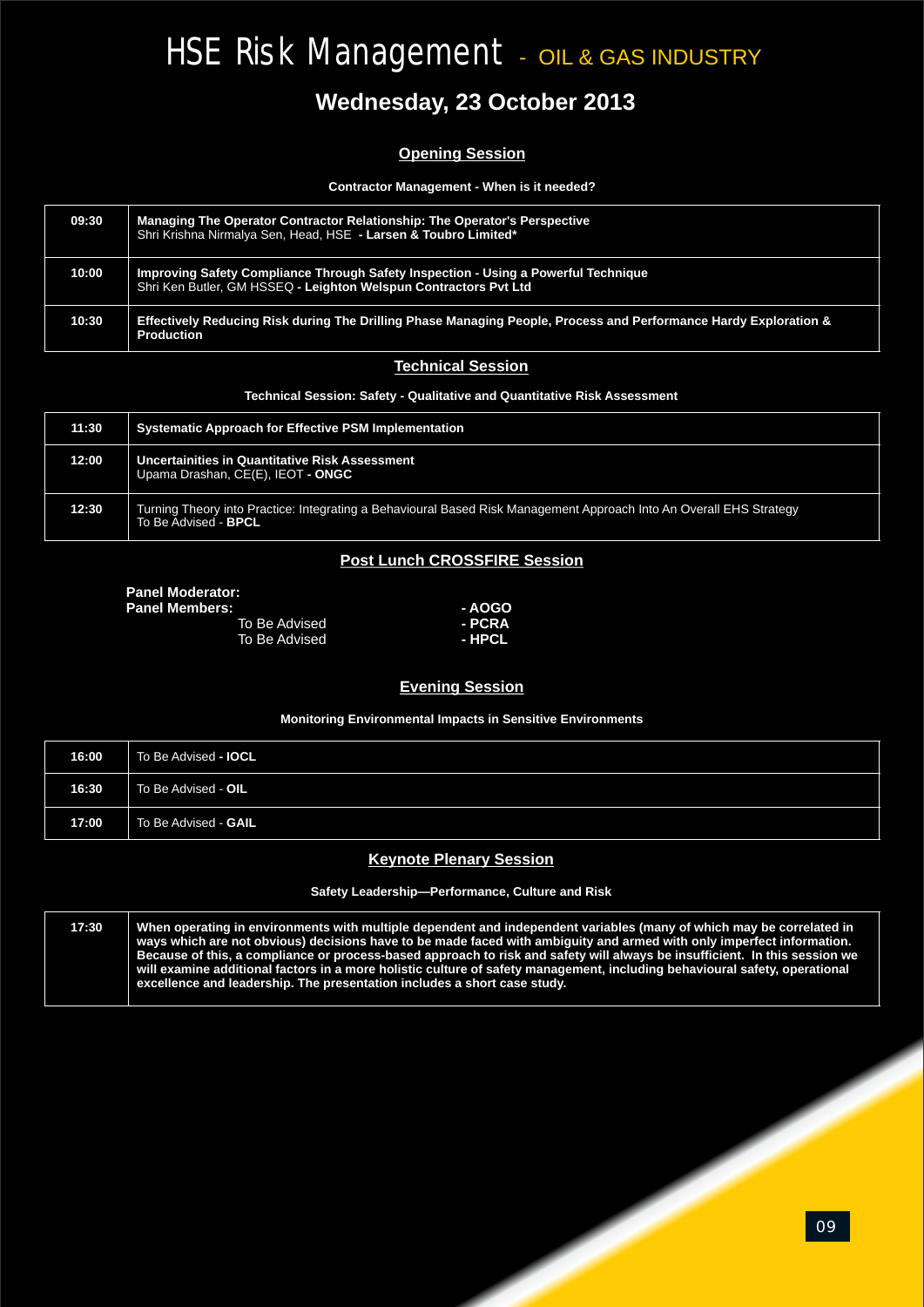# HSE Risk Management **- OIL & GAS INDUSTRY**

# **Registration Form**

|                  |                   | <b>CONFERENCE PRICE</b> |                      |                |
|------------------|-------------------|-------------------------|----------------------|----------------|
| No. Of           | <b>Domestic</b>   |                         | <b>International</b> |                |
| <b>Delegates</b> | <b>Early Bird</b> | <b>Regular</b>          | <b>Early Bird</b>    | <b>Regular</b> |
| $1 - 3$          | $\hat{ }$ 14850   | $\hat{ }$ 16500         | \$585                | \$650          |
| 4+               | 13200             | 14850                   | \$520                | \$585          |

# **DELEGATE DETAILS**

|  | Transaction Reference: _______________________Bank Name: ___________________Date: __________________ |  |
|--|------------------------------------------------------------------------------------------------------|--|
|  |                                                                                                      |  |
|  |                                                                                                      |  |
|  |                                                                                                      |  |
|  |                                                                                                      |  |
|  |                                                                                                      |  |
|  |                                                                                                      |  |
|  |                                                                                                      |  |
|  |                                                                                                      |  |
|  |                                                                                                      |  |
|  |                                                                                                      |  |
|  |                                                                                                      |  |
|  |                                                                                                      |  |
|  |                                                                                                      |  |

(For more than 3 delegates kindly make copies of the registration form)

Please indicate if you have already registered by Phone  $\Box$  Fax  $\Box$  Email  $\Box$  Web $\Box$ 

**Please note:** If you have not received an acknowledgment before the conference, please call us to confirm your booking.

# **Payment Terms**

Payment is required within 10 working days on receipt of invoice. If a booking is received 10 working days before the conference a credit card number will be taken to confirm your place, likewise if full payment has not been received before the conference date.

#### **NOTE:**

- Kindly fill the registration form completely
- Xindly provide with a valid email id for correspondence
- A confirmation of the registration will be sent via email after receipt of the payment
- No refund will be made in case of no-show / no-attendance
- Registration fee is exclusive of service tax as applicable
- Registration fee include lunch, refreshment and conference document/material at the venue.
- It does not include cost of accommodation and travel

#### **Cancellation Policy:**

Should a delegate be unable to attend, a substitute delegate from the company is always welcome at no extra charge. Alternatively, for any cancellations, the following rules shall apply

- 70% refund of registration fee if cancellation is done on or before 20 working days of the schedule 50% refund of registration fee if cancellation is done on or before 15 working days of the schedule
- Thereafter, no refunds can be made

**Important note:**

Please quote the name of the participant and event title on the advice when remitting payment. Bank charges to be deducted from the participation organisation's own accounts. Attendance will only be permitted upon receipt of full payment. It may be necessary for reasons beyond the control of the organisor to alter the content or the event date or location or the identity of the speaker/s.

# **Way to Register**

| <b>Phone:</b>  | 022 65220770/71                                                                      |
|----------------|--------------------------------------------------------------------------------------|
| Fax:           | 022 28103842                                                                         |
| Post:          | 003, B-16, Sector 1<br>Shanti Nagar, Mira Road (East)<br>Thane, Maharashtra - 401107 |
| <b>Online:</b> | http://hse2013.missionenergy.org/register.html                                       |
| Email:         | help@missionenergy.org                                                               |

### **Group Discount**

**Mission Energy Foundation** recognises the value of learning in terms. Group bookings at the same time from the same company receive discount:

| >3 Delegates | 10% |
|--------------|-----|
| >7 Delegates | 15% |

This offer is exclusive of the early bird discount. Call us for a special discount rate for terms of 10 and above (Not applicable to clinic(s) only bookings).

# **Payment Methods**

#### **By Check/Bank Draft :**

All instruments to in favor of **"Mission Energy Foundation"** (payable at Mumbai) and sent to, Mission Energy Foundation 003, B-16, Sector 1, Shanti Nagar, Mira Road (East) Thane, Maharashtra 401107 | +91 22 65220770 / 71

#### **By Direct Transfer :**

Bank Name: Kotak Mahindra Bank<br>Account Name: Mission Energy Found Account Number:<br>Account Type: Account Type: Current Account<br>Branch Name: Mira Road (Fast) Branch Name: Mira Road (East)<br>Branch Address: E-Wing, Latif Par MIRC Code: 400485051<br>IESC/RTGS: KKBK0000649 IFSC/RTGS: KKBK00006<br>SWIFT Code: KKBKINBB SWIFT Code:

Mission Energy Foundation<br>0111221660 E-Wing, Latif Park, Mira Bhayandar Road, Mira Road (E), Thane - 401107 Branch Telephone: +91 22 28120740 / 48 / 49<br>MIRC Code: 400485051

All bank charges to be borne by payer. Please ensure that our bank receives the full invoiced amount.

#### **By Credit Card :**

https://www.eventavenue.com/attReglogin.do? eventId=

# **Venue & Travels**

**Venue:** NDCC II Convention Centre NDMC Complex, Parliament Street New Delhi - 110001 (OPPOSITE TO JANTAR MANTAR)

**Travel: Hi Tours (India) Private Limited** 33-34, Regal Building, Parliament street New Delhi 110 001. INDIA. +91 11 4342 4342 Extn: 240

**Contact the Summit Travel Partner for any travel arrangements**

> **Mr. Jayanta** Manager – Business Development +91 9958692226 mice.del@hitours.in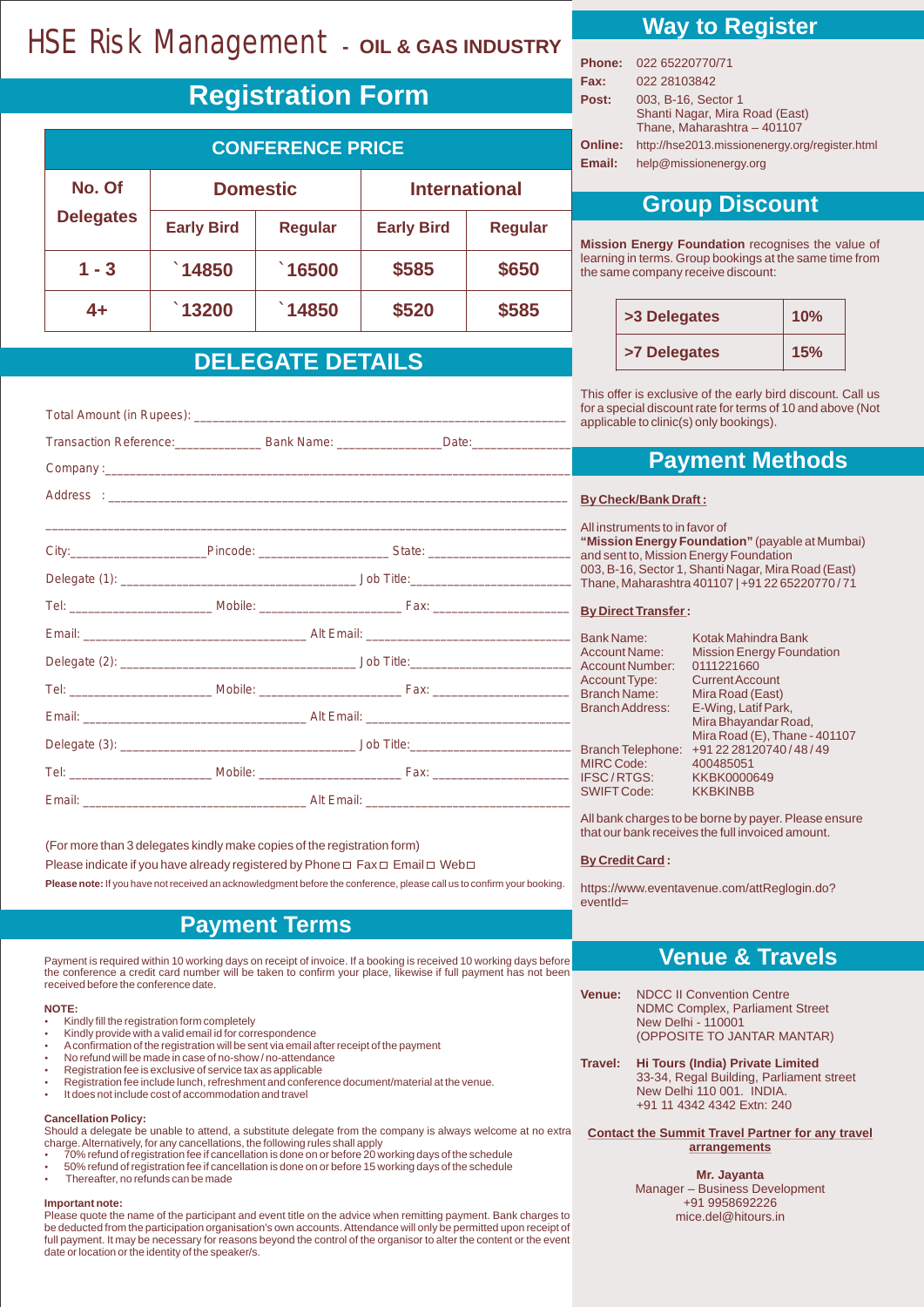# **Organised By**



### **Mission Energy Foundation**is a persistent, private, not-for-profit endeavour based in Mumbai, India.

We are a micro-enterprise initiative that strives to spread knowledge in the globalising energy sector. We educate and spread technology awareness through ongoing contacts and discussions with the public and industry concerning what the future of the growing energy sector should be.

**The beginning:** A single man army with its mission to build platforms of discussion, exchange knowledge among industry professionals on core issues pertaining to growing energy sector.

#### **Years further:**

- $\bullet$  Renewable Energy successfully organised an international summits **Waste to Energy: 2013** In support of Ministry of Power, Ministry of Urban Development, Ministry of Environment & Forest, Ministry of New &
- In support of Ministry of Coal, Ministry of Power, Ministry of Environment & Forest, Ministry of Chemical & Fertilisers successfully organised an international summit **COALGAS: 2013**
- In support of Ministry of Coal, Ministry of Power, Ministry of Environment & Forest, Ministry of Science & Technology successfully organised an international summits **Fly Ash: 2012**
- In support of Ministry of Power & Ministry of New & Renewable Energy, successfully organised an international summits **NSES2012**
- In support of Ministry of New & Renewable Energy, successfully organised an international summits **Waste to Energy: 2012**
- In support of Ministry of Coal & Ministry of Power, successfully organised an international summits **COALASIA: 2012**
- In support of Ministry of Coal & Ministry of Power, successfully organised an international summits **COAL GAS: 2011 & Fly Ash Utilization: 2011**
- In support of Ministry of Coal, successfully organised an international summit **COAL GAS: 2010**

**Today:** A human asset working together as one endeavour that expertise in organising and delivering successful international summits involving who's who from Entrepreneurs to Academicians to Government Authorities to Technology Providers to Consultants to Industry Professionals from the growing energy sector globally

# **Why should you sponsor?**

Our aim is to deliver you an event that exceeds your expectations, thus becoming an integrated part of your annual marketing program.

Sponsoring this **The Risk Management in Oil & Gas Industry** will make your company stand out as a leader in this burgeoning industry and will leave a strong impression of your brand in key decision makers' minds. Sponsors have an incredible amount of presence and it will not only give your company optimum exposure but also the opportunity for delegates to meet you and your executives to find out more about your role and business opportunities in the sector.

- Gain **PUBLICITY** with our advertising and promotional campaigns
- Obtain **DIRECT ACCESS** to potential clients during and after with our meticulously prepared confidential delegate list
- Receive a KEY SPEAKING POSITION to address an audience of top executives and decision makers from the industry
- Create PERMANENT REMINDERS of your product or services in conference documentation
- Profile yourself as **INDUSTRIAL LEADER**, as your corporate logo and profile will be featured prominently in event marketing collaterals
- **NETWORKING** with the industries leading Government Officials, Senior Level Delegates and Experts
- Achieve GREATER EXPOSURE and BRAND BUILDING through our partners and much more

### **For Sponsorship Opportunities Contact Mr. Dalvi at:**  dalvi@missionenergy.org **+91 9819984844**